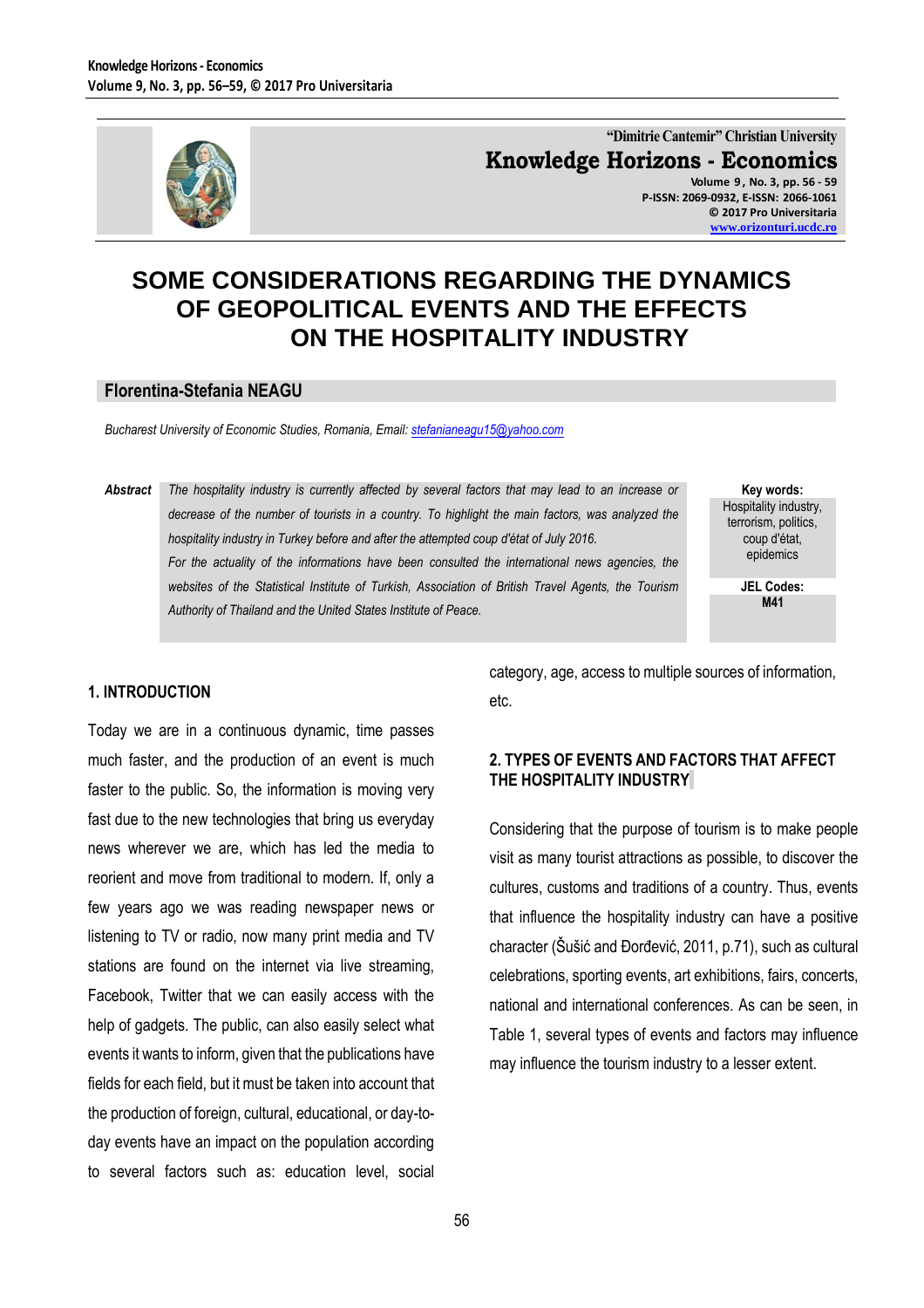| Domain         | External             | Internal                |  |
|----------------|----------------------|-------------------------|--|
| Economic       | Recession            | <b>Rising costs</b>     |  |
|                | Currency             | <b>Falling revenues</b> |  |
|                | fluctuation          | Unprofitability         |  |
|                | Taxation             |                         |  |
| Political      | Government           |                         |  |
|                | policy               |                         |  |
|                | International        |                         |  |
|                | relations            |                         |  |
|                | Instability          |                         |  |
|                | Recession            |                         |  |
| Socio-cultural | Unrest               | Staffing                |  |
|                | Crime                | Cultural conflicts      |  |
| Environmental  | Natural              | Overdevelopment         |  |
|                | phenomena            | Environmental           |  |
|                | Natural              | degradation             |  |
|                | disasters            |                         |  |
|                | Pollution            |                         |  |
|                | <b>Health scares</b> |                         |  |
| Technological  | Computer             | Transport               |  |
|                | system failure       | accidents               |  |
|                | Mechanical           |                         |  |
|                | failure              |                         |  |
|                | Design faults        |                         |  |
|                | Fire                 |                         |  |
| Commercial     | Regulation           | Competition             |  |
|                | Government           | Labour disputes         |  |
|                | intervention         | Management              |  |
|                |                      | decisions               |  |
|                |                      | Human error             |  |

|                    |  | Table 1. External and Internal Threats of Crisis who |  |  |  |
|--------------------|--|------------------------------------------------------|--|--|--|
| affect the tourism |  |                                                      |  |  |  |

*Source*: Sian T.L., Subramonian, H., Tung, L., San, W.H., Hui, K., Kulampalil, T. (2009). Fundamentals of Hospitality and Tourism Management, Open University of Malaysia, p.170

**A) POLITICAL FACTORS** - through political transitions or changing views on a state's policy can lead to an increase in the attractiveness of tourists for a country or, on the contrary, to diminish their interest. Moreover, if tourists perceive the destination country as unsafe as a result of the change of government or head of state then tourism will be declining, an example in this case is Egypt in which changes have occurred as a result of the Arab Spring.

Foreign tourists have encountered difficulties in leaving the country at land borders and cars have been carefully checked. However, the way in which tourism is affected takes into account the type, intensity and duration of the political event. Another example, is Britain's exit from the European Union that will affect the tourism industry by rising travel prices as a result of the pound sterling according to the report by the Association of British Travel Agents for 2017.

According to the Tourism Authority of Thailand, the political stalemate of the country in 2013 affected arrivals and the number of reservations decreased by 5% compared to the previous year. Thailand has also registered a political crisis in 2008 that severely affected the tourism industry, with more than six months needed for the country to recover. The domestic political situation also affected tourism in Japan and South Korea as most of the tourists came from these countries. Political violence can also be integrated into this category, with conflicts between local militias, terrorist groups such as Boko Haram, Al Shabaab, and government forces on the African continent. These conflicts have led to a significant increase in the number of deaths from 2010 to the present.

**B) ECONOMIC FACTORS** - may affect the tourism sector by triggering a global economic crisis such as 2008, the depreciation of the national currency, monetary policy, the rise in oil prices, a taxes and duties, VAT.Thus, the US recession of 1990 has contributed to economic hardship in the Hawaii and Japan with effects on tourism. Also, the 2008 economic crisis has affected the hospitality industry, luxury hotels have had fewer customers, which has led to declining hotel popularity (Barsky,2009, p.4)

**C) CONJUNCTURAL FACTORS** - caused by the force of nature, such as the hurricane Matthew who struck in 2016 the Dominican Republic and Haiti leaving behind hundreds of dead and expanding in Georgia and Florida.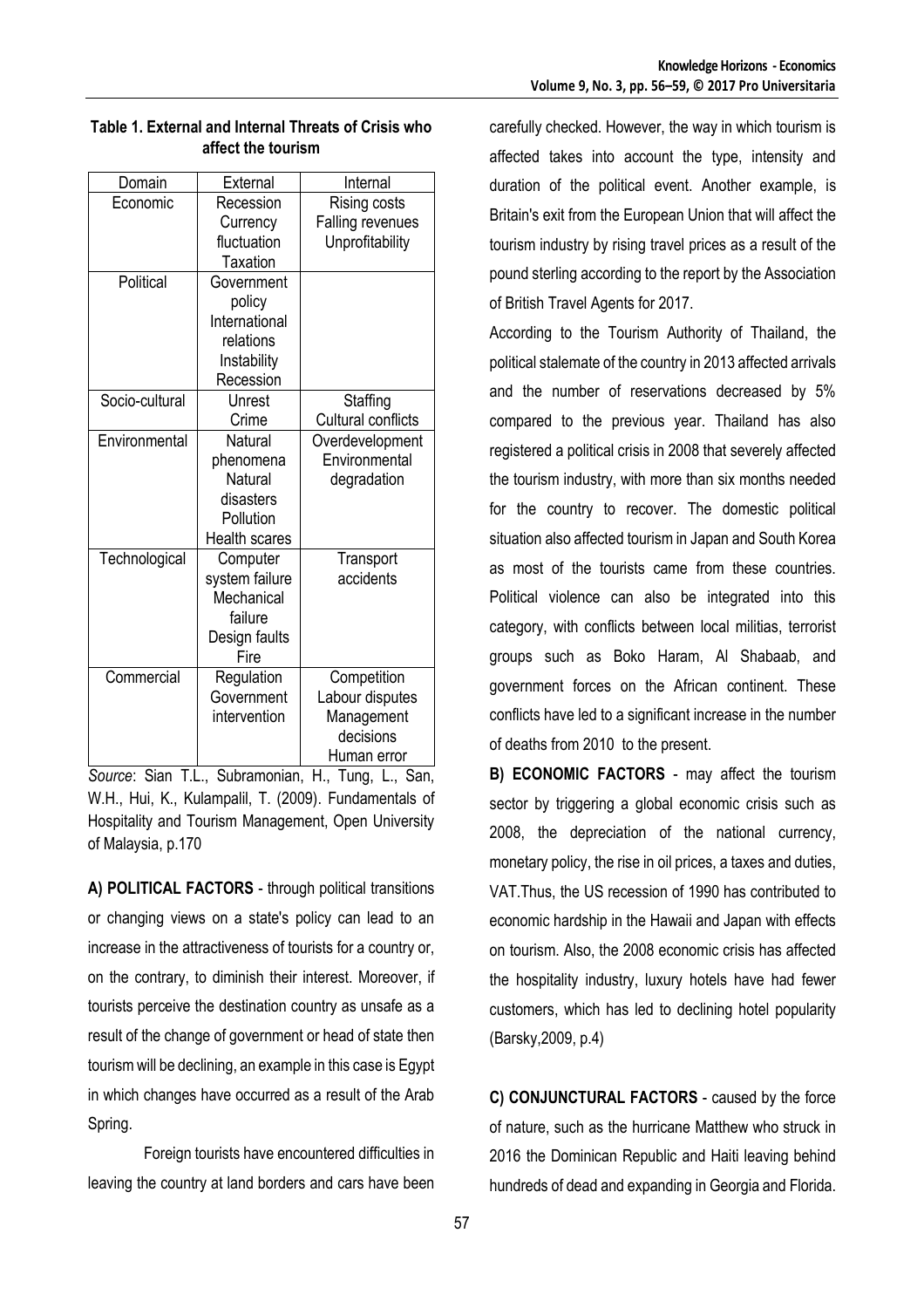Also, in the Atlantic Ocean states, hurricanes occur almost every summer, among the countries targeted annually by these phenomena are Florida, South Carolina, Georgia, the Caribbean Islands and the Bahamas Islands.The outbreak of the cholera epidemic in Yemen in May 2017, which, according to the World Health Organization's data, increases the number of patients by several hundred every day, leading to an increase in the number of deaths. The last cholera epidemic in Yemen took place in October 2016.

These epidemics contribute to the drastic decrease in the number of tourists that affected the tourism in this country on a long-term, basis not only because of the epidemic but also because of the conflict triggered in 2014, Houthi's rebellion against Hadi's government, which continues today (Agencia EFE, 2017).

Another cause of conjuctive events is the artificial one, such as the use of sarin gas on the Syrian population in August 2013 by the Syrian government that led to the death of 1,400 civilians (The Guardian, 2013).

**D) SECURITY FACTORS** - In the last ten years, terrorist attacks and kidnappings for the purpose of redemption have increased in many countries around the world. The causes of these attacks include poverty, social inequality, human rights violations, religion (United States Institute of Peace, no date).

#### **2.1 STUDY CASE: TURKEY**

The attemted coup d'état of 15 July 2016 organized by a group of Turkish Army militants has produced strong turmoil in both domestic and foreign policy. This attempt came nearly two weeks after three suicide bombers attacked the arrivals zone on Istanbul's Atatürk International Airport on June 28, killing 47 people and wounding 239. This attack promptly canceled or postponed flights. These events took place even during the summer holiday season in Turkey, causing many tourists to cancel their last stays and tourists already in the country to leave as soon as possible.

A few days after this attempt the price of precious metals changed, gold and silver were down and platinum and palladium changed slightly. The number of foreign tourists decreased by about 30% in the second half of 2016 compared to 2015 according to data from the Turkish Statistical Institute. This was also due to the increase in terrorist attacks that took place after the coup d'état, on August 10, 2016, following two explosions that occurred in the southeast, seven people were killed and 25 injured, with the assassination Assigned to the Kurdistan Workers' Party (The Guardian, 2016). On August 20, 2016, during a wedding in the city of Gaziantep, a bomb exploded that killed 51 people, causing hundreds of Turks to protest the streets of Istanbul (Euronews, 2016).

And on the night of December 31st to January 1, 2017, an attacker opened the fire in a famous Istanbul club, killing 39 people and wounding 69 people. The assassination was claimed by the Islamic State (New York Times, 2016). Thus, 2016 was a full of geopolitical and security events that contributed to a 30% decrease in tourism revenue, much more pronounced in the third and fourth quarters. This decrease was due to a reduction in the number of foreign tourists to 25, 2 million at the end of 2016 (Turkish Statiscal Institute, 2017). Also, the number of Russian tourists dropped 76% from the diplomatic conflict between Russia and Turkey, but the number of German tourists increased to 3.9 million tourists in 2016.